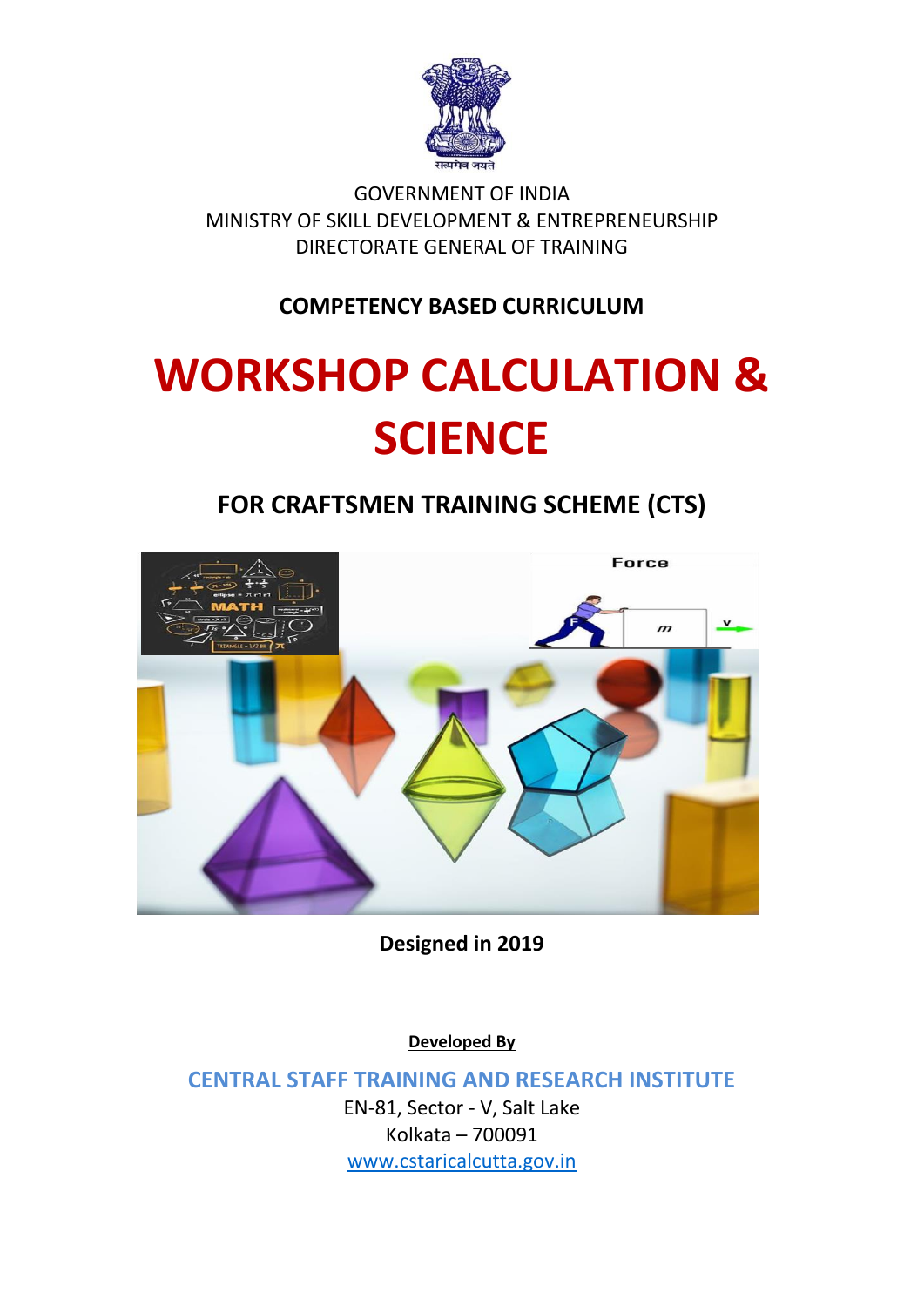## **CONTENTS**

| S No.                 | <b>Topics</b>                                                                                         | Page No. |
|-----------------------|-------------------------------------------------------------------------------------------------------|----------|
|                       | Rationale                                                                                             |          |
| $\mathcal{P}_{\cdot}$ | <b>General Information</b>                                                                            |          |
| 3.                    | Learning Outcome with Assessment Criteria                                                             | 3        |
| 4.                    | Workshop Calculation & Science - I (Common for CTS Engineering<br>trades during $1st$ year)           | 4        |
| 5.                    | Workshop Calculation & Science -II (Common for CTS Engineering<br>trades during 2 <sup>nd</sup> year) | 6        |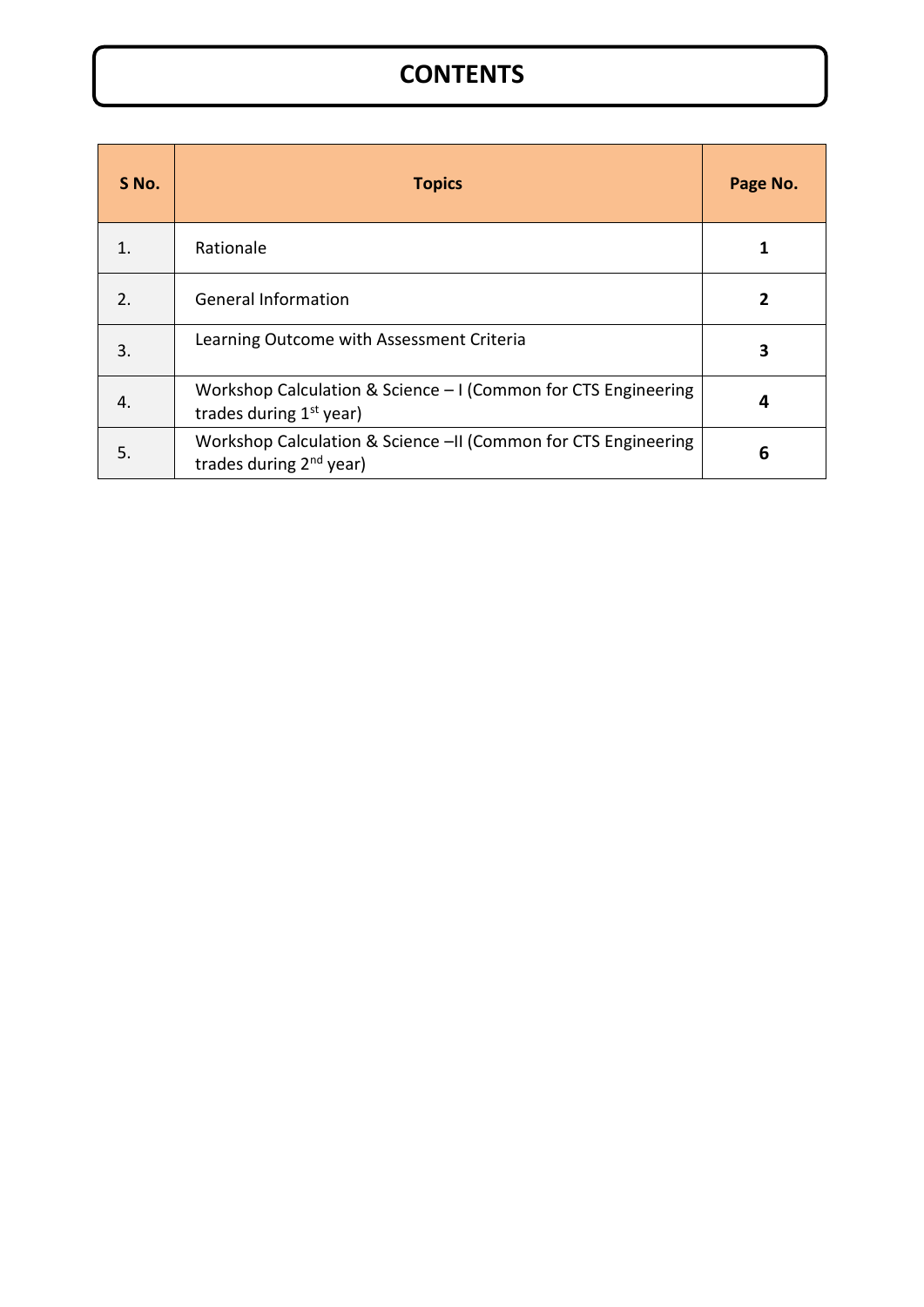#### **RATIONALE**

Core skills enhance knowledge, Analytical ability, problem solving ability, understanding or comprehending drawings & designs and also enriches on scientific principles. At the same time, it creates the base for achieving Hard skills. To carry out any skill related task the know how about basic science & related calculation is essential as it helps in scientific way of executing the task.

Presently the employers want not only simple execution of assigned task but also give weightage on Innovative ideas in workplace along-with problem solving. A person can stimulate innovative ideas and solve problems if he possesses basic core skill such as (Calculation and Science). More importantly the productivity of a person also enhances and gives confidence to person to perform task competently.

Recognizing this importance, the core skills (Workshop Calculation and science) made an integral part of all Engineering Trade run under DGT. The content of Workshop Calculation and science is common for first year for all Engineering Trades. The content of 2<sup>nd</sup> year is also made common for all Engineering Trades having duration of more than one year.

1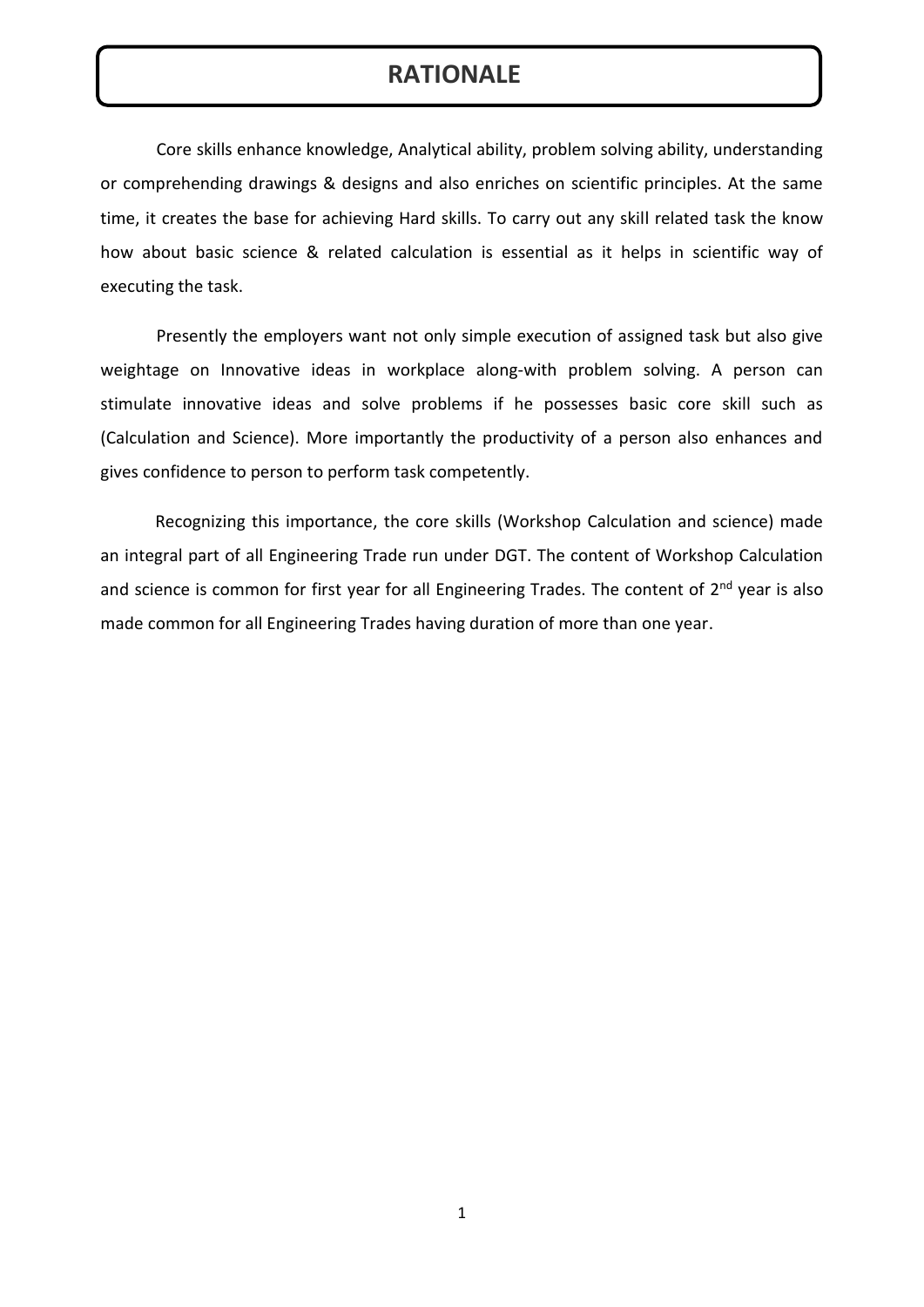#### **GENERAL INFORMATION**

| 1. Name of the subject         | <b>WORKSHOP CALCULATION &amp; SCIENCE</b>                                                                                                                                                                                                                                                                                                                                                                                                                                        |
|--------------------------------|----------------------------------------------------------------------------------------------------------------------------------------------------------------------------------------------------------------------------------------------------------------------------------------------------------------------------------------------------------------------------------------------------------------------------------------------------------------------------------|
| 2. Applicability               | CTS - For all engineering trades                                                                                                                                                                                                                                                                                                                                                                                                                                                 |
| 3. Hours of Instruction        | 80 Hrs for 1stYear & 80 Hrs for 2nd Year                                                                                                                                                                                                                                                                                                                                                                                                                                         |
| 4. Examination                 | The examination for the subject will be held at the end of each year.                                                                                                                                                                                                                                                                                                                                                                                                            |
| 5. Marks Distribution          | Full marks $-50$                                                                                                                                                                                                                                                                                                                                                                                                                                                                 |
|                                | Pass Marks - 17                                                                                                                                                                                                                                                                                                                                                                                                                                                                  |
| 6. Instructor<br>Qualification | B.Voc/Degree in Engineering from AICTE/ UGC recognized<br>Engineering College/ University with one year Experience in the<br>relevant field.<br><b>OR</b><br>03 years Diploma in Engineering from AICTE/ recognized Board of<br>Technical Education or relevant Advanced Diploma (Vocational)<br>from DGT with two years' experience in the relevant field.<br><b>OR</b><br>NTC/ NAC in any one of the engineering trades with three years'<br>experience in the relevant field. |
|                                | <b>Essential Qualification:</b><br>National Craft Instructor Certificate (NCIC) in relevant trade<br><b>OR</b><br>NCIC in RoDA or any of its variants under DGT.                                                                                                                                                                                                                                                                                                                 |
| 7. Minimum Age                 | 14 years as on first day of academic session.                                                                                                                                                                                                                                                                                                                                                                                                                                    |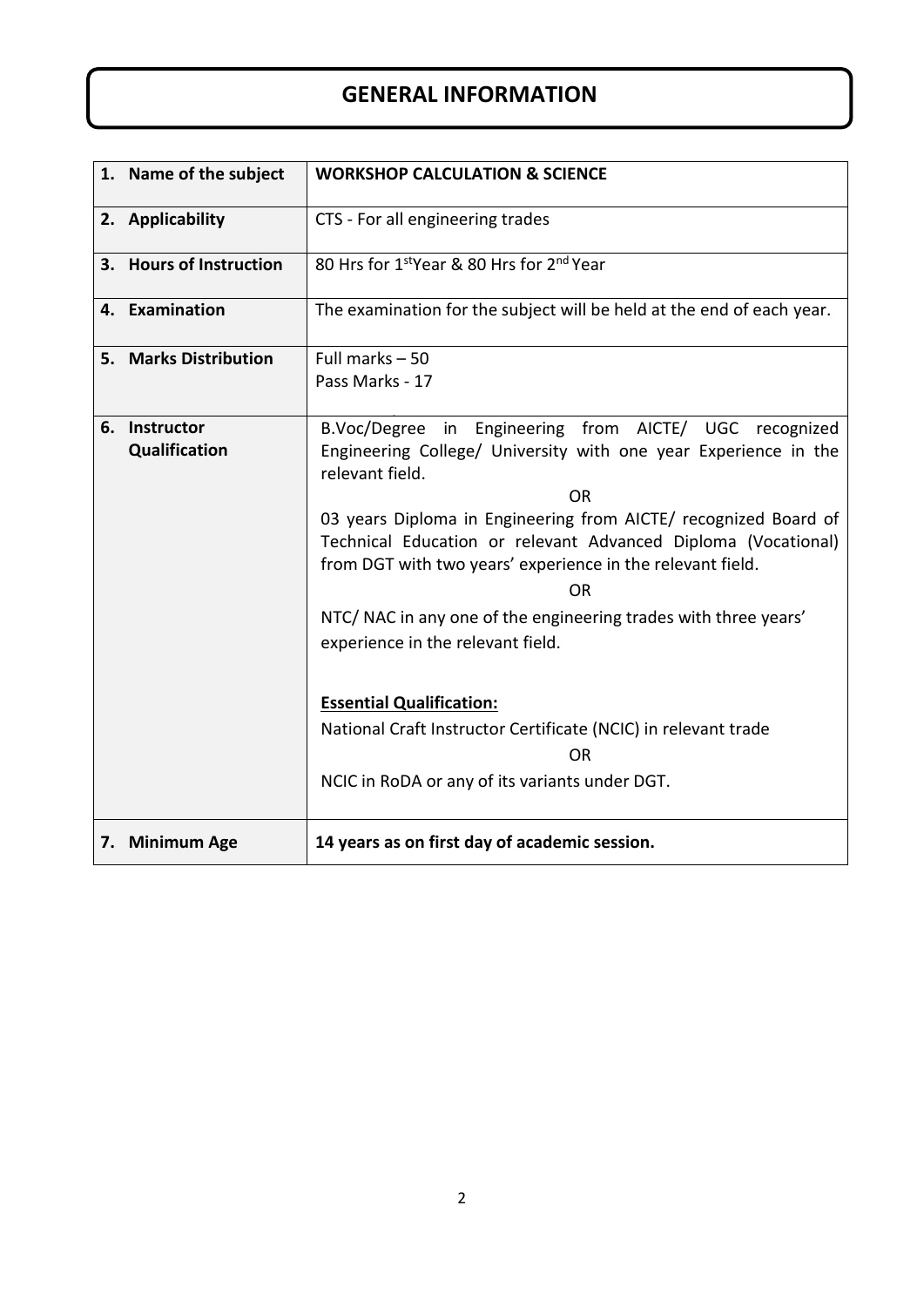## **LEARNING OUTCOMES AND ASSESSMENT CRITERIA**

|                | <b>LEARNING OUTCOME</b>    | <b>ASSESSMENT CRITERIA</b>                                               |
|----------------|----------------------------|--------------------------------------------------------------------------|
| $\mathbf{1}$ . | Demonstrate basic          | Solve different problems like phase angle, etc. with the help of a       |
|                | mathematical concept       | calculator.                                                              |
|                | and principles to perform  | Demonstrate conversion of Fraction to Decimal and vice versa.            |
|                | practical operations.      | Explain BCD code, conversion from decimal to binary and vice-versa, all  |
|                |                            | other conversions.                                                       |
|                |                            |                                                                          |
|                | 2. Understand and explain  | Explain concept of basic science related to the field such as Material   |
|                | basic science in the field | science, Mass, weight, density, speed, velocity, heat & temperature,     |
|                | of study including simple  | force, motion, pressure, heat treatment, centre of gravity, friction.    |
|                | machine.                   | Explain levers and its types.                                            |
|                |                            | Explain relationship between Efficiency, velocity ratio and Mechanical   |
|                |                            | Advantage.                                                               |
|                |                            | Prepare list of appropriate materials by interpreting detail drawings    |
|                |                            | and determine quantities of such materials.                              |
|                |                            | Solve simple problems on lifting tackles like crane-Solution of problems |
|                |                            | with the aid of vectors.                                                 |
|                |                            |                                                                          |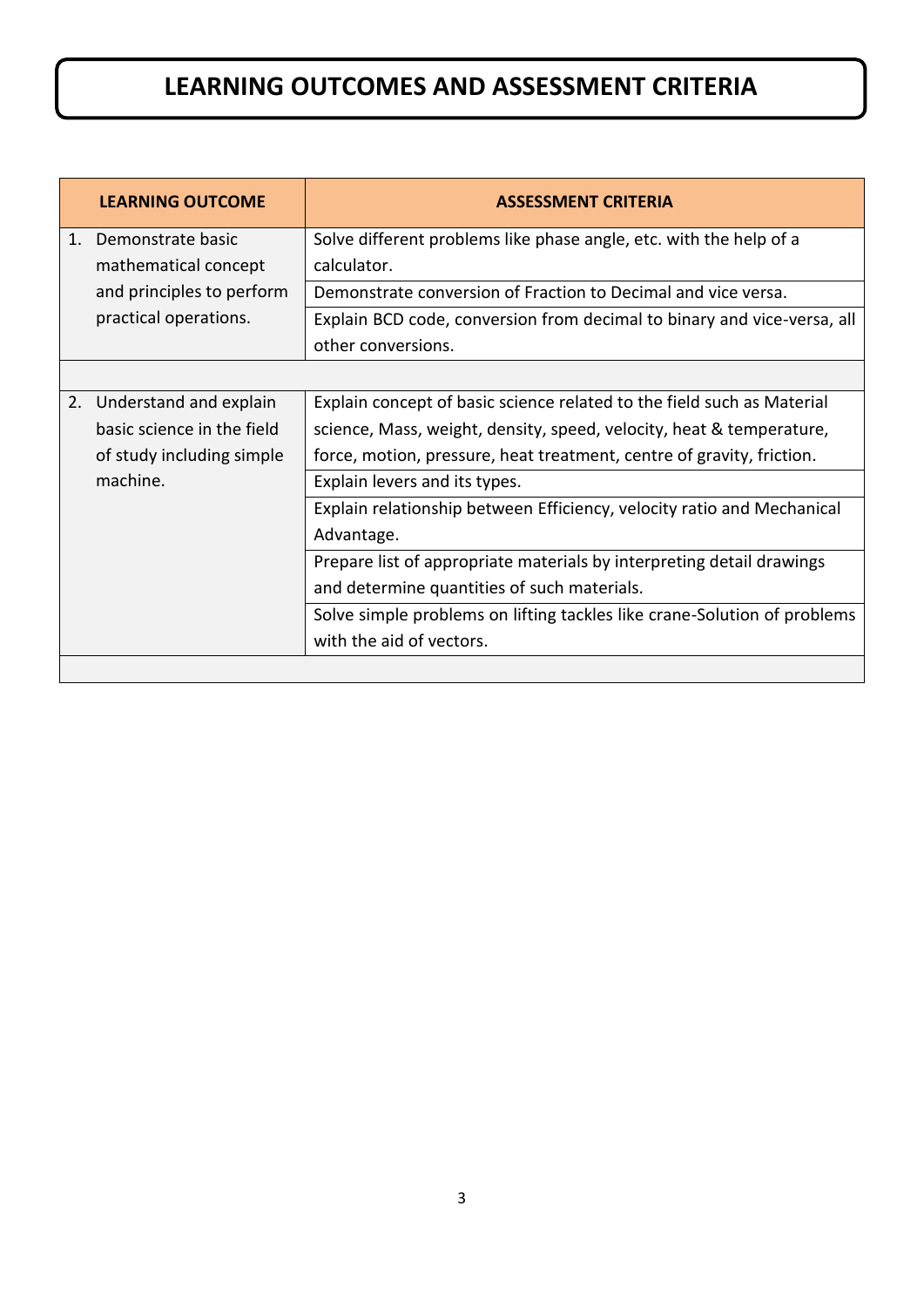## **WORKSHOP CALCULATION & SCIENCE – I**

#### **(Common for CTS Engineering trades during 1st year)**

| SI.<br>No.     | <b>Syllabus</b>                                                             | <b>Time in</b><br>hrs. |
|----------------|-----------------------------------------------------------------------------|------------------------|
| Τ.             | <b>Unit, Fractions</b>                                                      | 4                      |
| $\mathbf{1}$   | <b>Classification of Unit System</b>                                        |                        |
| $\overline{2}$ | Fundamental and Derived Units F.P.S, C.G.S, M.K.S and SI Units              |                        |
| 3              | <b>Measurement Units and Conversion</b>                                     |                        |
| 4              | Factors, HCF, LCM and Problems                                              |                        |
| 5              | Fractions - Addition, Subtraction, Multiplication and Division              |                        |
| 6              | Decimal Fractions - - Addition, Subtraction, Multiplication and Division    |                        |
| 8              | Solving Problems by using calculator                                        |                        |
| П.             | <b>Square Root: Ratio and Proportions, Percentage</b>                       | 6                      |
| $\mathbf{1}$   | Square and Square Root                                                      |                        |
| $\overline{2}$ | Simple problems using calculator                                            |                        |
| 3              | Application of Pythagoras Theorem and related problems                      |                        |
| 4              | <b>Ratio and Proportions</b>                                                |                        |
| 5              | Direct and Indirect proportion                                              |                        |
| 6              | Percentage                                                                  |                        |
| $\overline{7}$ | Changing percentage to decimal                                              |                        |
| Ш.             | <b>Material Science</b>                                                     | 8                      |
| $\mathbf{1}$   | Types of metals                                                             |                        |
| $\overline{2}$ | Physical and Mechanical Properties of metals                                |                        |
| 3              | Types of ferrous and non-ferrous metals                                     |                        |
| 4              | Introduction of iron and cast iron                                          |                        |
| 5              | Difference between iron and steel, alloy steel and carbon steel             |                        |
| 6              | Properties and uses of rubber, timber and insulating materials              |                        |
| IV.            | <b>Mass, Weight, Volume, and Density</b>                                    | 4                      |
| $\mathbf{1}$   | Mass, volume, density, weight & specific gravity                            |                        |
| $\overline{2}$ | Related problems for mass, volume, density, weight & specific gravity       |                        |
| V.             | <b>Speed and Velocity, Work Power and Energy</b>                            | 12                     |
| $\mathbf{1}$   | Rest, motion, speed, velocity, difference between speed and velocity,       |                        |
|                | acceleration and retardation                                                |                        |
| $\overline{2}$ | Related problems on speed and velocity                                      |                        |
| 3              | Potential energy, Kinetic Energy and related problems with related problems |                        |
| 4              | Work, power, energy, HP, IHP, BHP and efficiency                            |                        |
| VI.            | <b>Heat &amp;Temperature and Pressure</b>                                   | 12                     |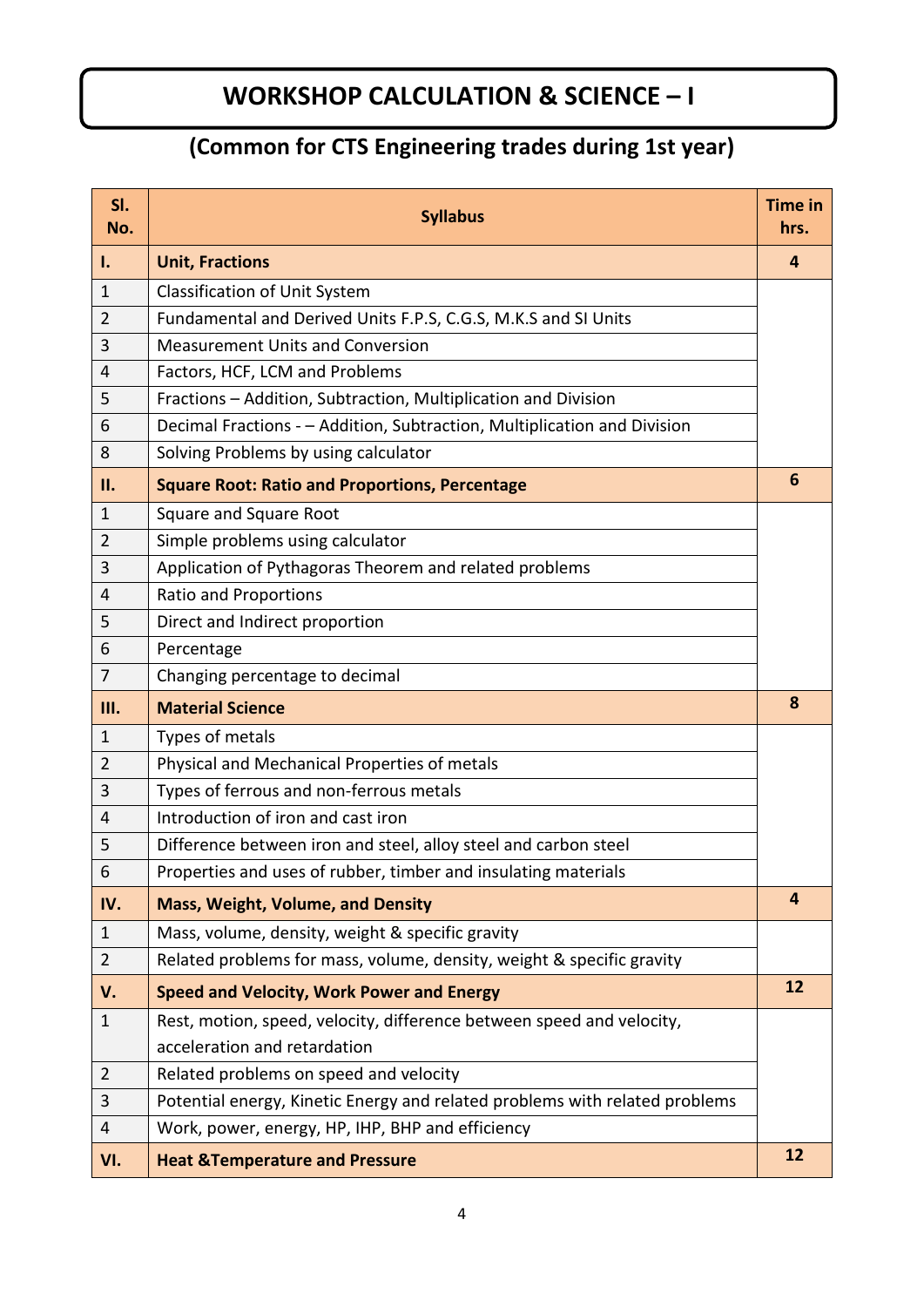| $\mathbf{1}$   | Concept of heat and temperature, effects of heat, difference between heat     |    |
|----------------|-------------------------------------------------------------------------------|----|
|                | and temperature                                                               |    |
| $\overline{2}$ | Scales of temperature, Celsius, Fahrenheit, Kelvin and Conversion between     |    |
|                | scales of temperature                                                         |    |
| 3              | Temperature measuring instruments, types of thermometer, pyrometer and        |    |
|                | transmission of heat - Conduction, convection and radiation                   |    |
| 4              | Co-efficient of linear expansion and related problems with assignments        |    |
| 5              | Problem of Heat loss and heat gain with assignments                           |    |
| 6              | Thermal conductivity and insulators                                           |    |
| $\overline{7}$ | Boiling point and melting point of different metals and Nonmetals             |    |
| 8              | Concept of pressure and its units in different system                         |    |
| VII.           | <b>Basic Electricity</b>                                                      | 12 |
| $\mathbf{1}$   | Introduction and uses of electricity, molecule, atom, how electricity is      |    |
|                | produced, electric current AC, DC and their comparison, voltage, resistance   |    |
|                | and their units                                                               |    |
| $\overline{2}$ | Conductor, Insulator, types of connections- Series and Parallel,              |    |
|                | Ohm's Law, relation between VIR & related problems                            |    |
| 3              | Electrical power, energy and their units, calculation with assignments        |    |
| 4              | Magnetic induction, self and mutual inductance and EMF generation             |    |
| 5              | Electrical Power, HP, Energy and units of electrical energy                   |    |
| VIII.          | <b>Mensuration</b>                                                            | 10 |
| $\mathbf{1}$   | Area and perimeter of square, rectangle and parallelogram                     |    |
| $\overline{2}$ | Area an Perimeter of Triangle                                                 |    |
| 3              | Area and Perimeter of Circle, Semi-circle, circular ring, sector of circle,   |    |
|                | hexagon and ellipse                                                           |    |
| 4              | Surface area and Volume of solids- cube, cuboids, cylinder, sphere and hollow |    |
|                | cylinder                                                                      |    |
| 5              | Finding lateral surface area, total surface area and capacity in liters of    |    |
|                | hexagonal, conical and cylindrical shaped vessels                             |    |
| IX.            | <b>Levers and Simple Machines</b>                                             | 6  |
| $\mathbf{1}$   | Simple machines, Effort and load, mechanical advantage, velocity ratio,       |    |
|                | efficiency of machine, relation between efficiency, velocity ratio and        |    |
|                | mechanical advantage                                                          |    |
| $\overline{2}$ | Lever and its types                                                           |    |
| Х.             | <b>Trigonometry</b>                                                           | 6  |
| $\mathbf{1}$   | Measurement of Angle, Trigonometrical Ratios, Trigonometric Table             |    |
| $\overline{2}$ | Trigonometry-Application in calculating height and distance (Simple           |    |
|                | Applications)                                                                 |    |
|                | <b>Total</b>                                                                  | 80 |